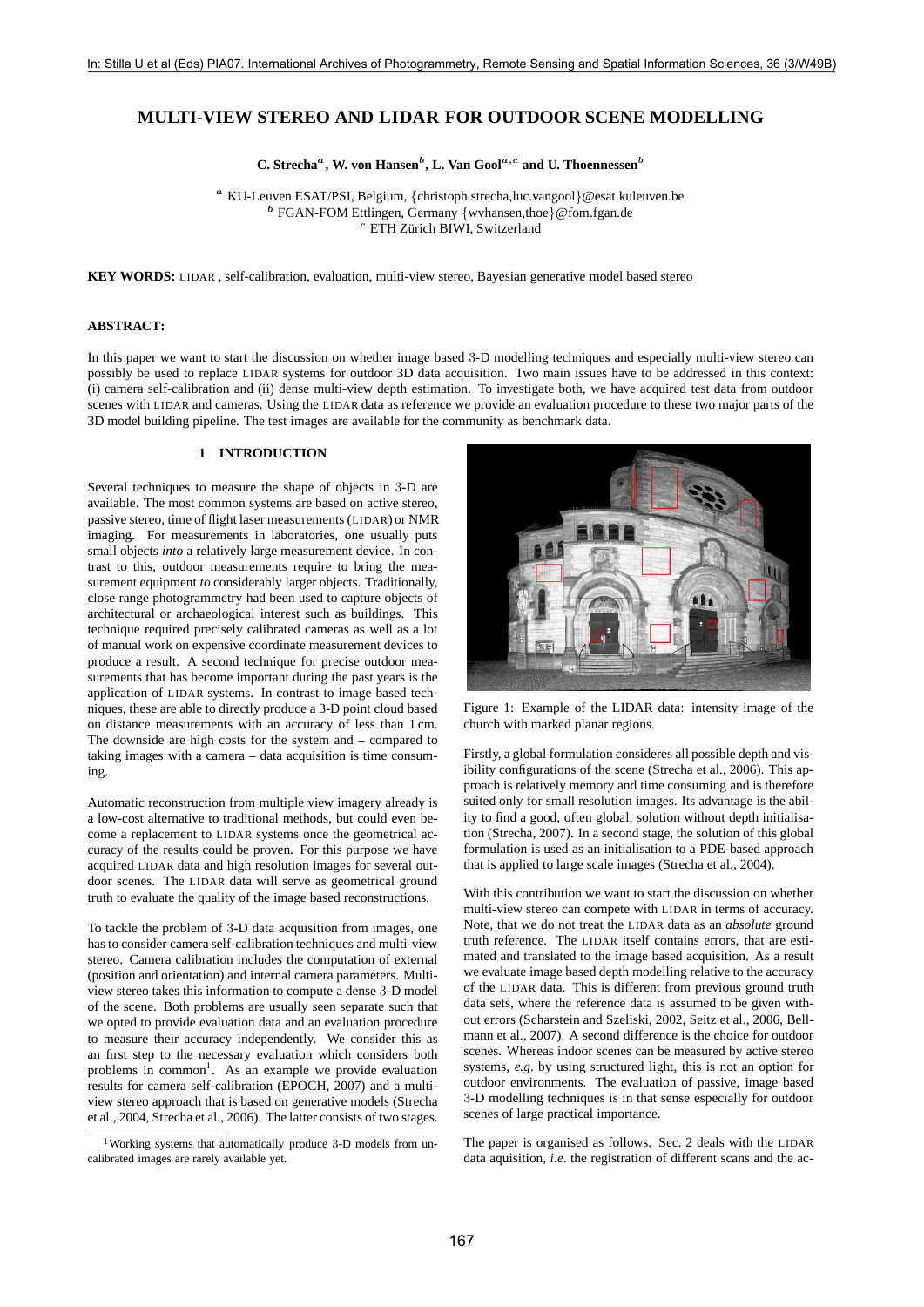| Ambiguity interval                 |           | 53.5 m                                 |
|------------------------------------|-----------|----------------------------------------|
| Range resolution                   |           | $0.8 \,\mathrm{mm}$                    |
| Range noise 10 m 20%               |           | $3.0 \,\mathrm{mm}$ rms                |
| @ distance, 10 m 100%              |           | $1.3 \,\mathrm{mm}$ rms                |
| reflectivity $25 \text{ m}$ $20\%$ |           | $9.0 \,\mathrm{mm}$ rms                |
|                                    | 25 m 100% | $3.0 \,\mathrm{mm}$ rms                |
| Field of view $(v \times h)$       |           | $310^{\circ} \times 360^{\circ}$       |
| Angular resolution                 |           | $0.018^{\circ} \times 0.01^{\circ}$    |
| Angular accuracy                   |           | $0.02^{\circ} \times 0.02^{\circ}$ rms |
| Beam divergence                    |           | $0.22$ mrad                            |
| Points per dataset                 |           | 200 million                            |
|                                    |           |                                        |

Table 1: Specifications of the IMAGER 5003.

curacy estimation. We link the LIDAR point clouds to the images by estimating the camera parameters and depth maps together with all variances in sec. 3. In sec. 4 we consider the evaluation procedure and show example results. Sec. 5 concludes the paper.

## **2 ACQUISITION OF GROUND TRUTH DATA**

#### **2.1 Data acquisition and registration**

The datasource for ground truth in our project is terrestrial laser scanning (LIDAR). A laser beam is scanned across the object surface, measuring the distance to the object for each position. Modern systems also record the returned intensity of the laser beam so that a gray scale texture image is available. We had a Zoller+Fröhlich IMAGER 5003 laser scanner at our disposition (tab. 1). Multiple scan positions are required for complex object surfaces to handle missing parts due to occlusions. Even though fully automatic methods exist for registration (Akca, 2003, Bae, 2006, Rabbani and van den Heuvel, 2005, von Hansen, 2006), we have chosen a semi-automatic way utilising software provided by the manufacturer in order to get a clean reference.

2-D targets are put into the scene and marked interactively in the datasets. Then the centre coordinates are automatically computed and a registration module computes a least squares estimation of the parameters for a rigid transform between the datasets. Poorly defined targets can be detected and manually removed. The resulting mean accuracy for a single target was 1.1 mm for the church and 1.5 mm for the fountain dataset. The targets are visible in the camera images as well and are used to link LIDAR and camera coordinate systems.

#### **2.2 Preparation of point clouds**

First, some filters from the software are applied to mask out bad points resulting from measurements into the sky, mixed pixels and other error sources. Some regions containing clutter have been manually masked out and a  $3 \times 3$  median filter had been applied to the data to remove remaining noisy points.

Then, a triangle mesh has been created separately from each point cloud so that image rays can be intersected with object surfaces. The scan data is acquired in a system of lines and rows so that direct neighbors are known. Four points on a square can generate zero to two triangles. The decision is based on the angle  $\alpha$ between the viewing ray and the normal vector of the triangle. In order to avoid the inclusion of depth edges as surfaces, triangles are only generated when  $\cos \alpha > 0.5$ . In the ambiguous case of two triangles, the configuration that minimises the larger of the two angles is chosen.



#### **2.3 Evaluation of point cloud accuracy**

The manufacturer of the LIDAR system gives an accuracy of 1.3– 9.0 mm for the range measurement based on distance and reflectivity (tab. 1). In this section, we will investigate the accuracy of our datasets. From scene knowledge, a total of 66 planar surface patches has been manually marked (fig. 1). For all the 3-D points inside each selection, a principal component analysis is performed. The covariance matrix of an ideal plane has rank two, for a real plane the smallest eigenvalue equals to the variance perpendicular to the plane. The associated eigenvector is the surface normal. As further parameters, the mean point of the surface as distance to the scanner and the mean gray value as estimate for the surface reflectivity are computed. Results are shown in fig. 2 separately for each parameter and are ordered by the amount of influence on the accuracy. The relationship between parameter and accuracy has been estimated by a linear function.

The most important factor is the distance from the scanner to the surface. For this reason, a maximum distance of 20–25 m has been used as cut-off during data export. The linear approximation ranges from 2–6 mm over the used range interval, yielding a variation of 4 mm. The apparent surface reflectivity is derived from the amount of light received by the sensor. These levels do not have a real physical meaning at this stage, but nevertheless covered the range from 20% to 95% without any adjustments. As with the distance, a relationship between reflectivity and accuracy exists, but the magnitude is slightly smaller. The linear approximation ranges from 3.0–5.5 mm, yielding only 2.5 mm variation. The last parameter is the angle of the surface normal with respect to the laser beam. An angle of 0◦ denotes a surface perpendicular to the light ray. This parameter is uncorrelated to the surface accuracy. One should be aware that the parameters are actually correlated, *e.g*. the apparent reflectivity depends on both distance and angle of incidence.

For all 66 regions chosen, the accuracy ranges from 1.5 mm for the best case to 7.6 mm for the worst case. The worst accuracies occur for regions on the church doors, which have a dark and reflective metal surface. Our results are in accordance to the accuracies given in tab. 1. From the diagrams an average accuracy of about 4 mm can be derived. Even though this value has been computed from planar regions, it can be generalised to any smooth object surface. In comparison to the accuracy of the targets ( $\leq 1.5$  mm), we see that the registration error is smaller than the surface accuracy. It can therefore be concluded, that the registration is good enough as to not disturb the results.

The accuracy of 4 mm given here for the test data is an absolute accuracy. This is a high quality result as can be seen from the relative accuracy: Object size and typical measurement distances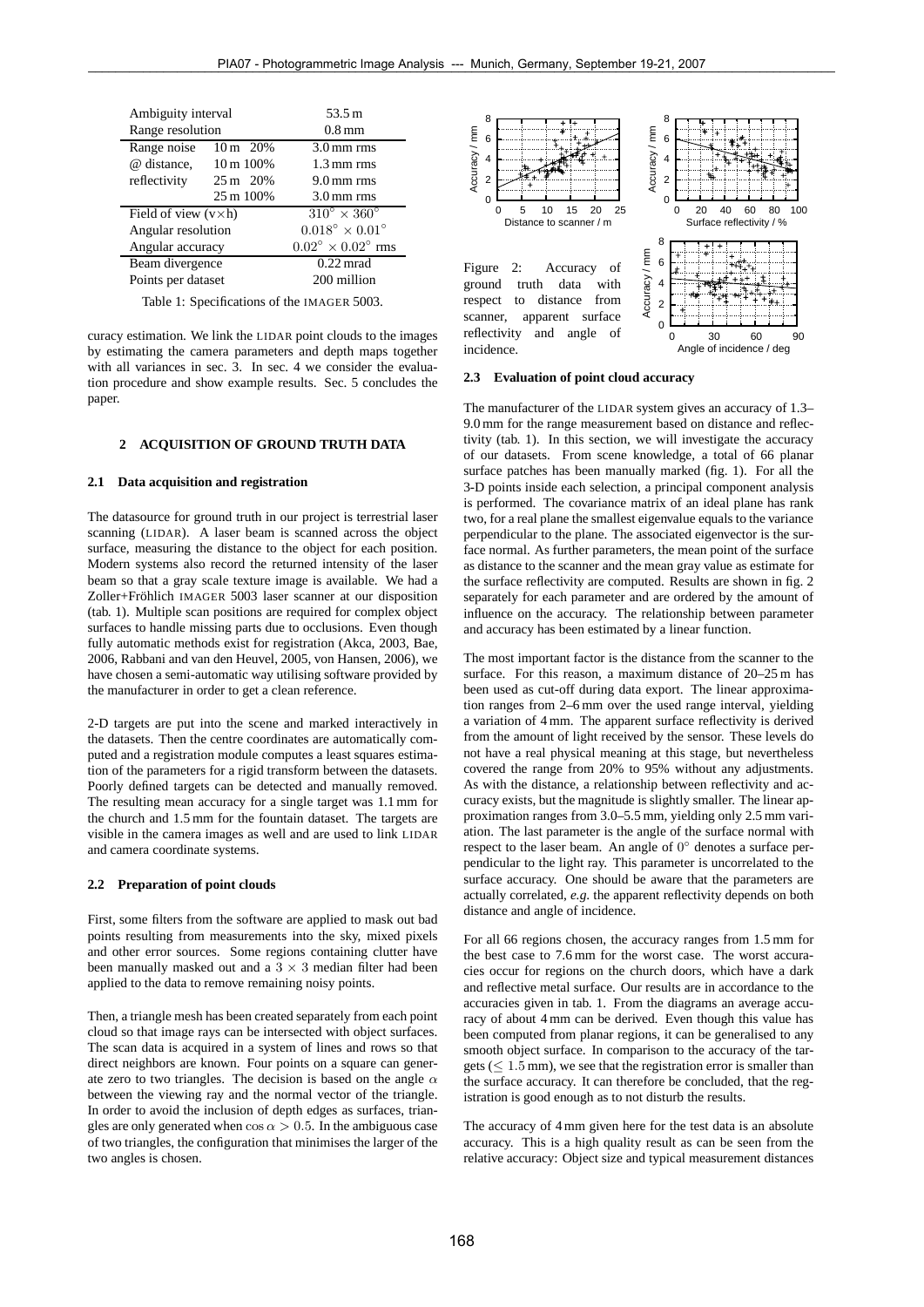

Figure 3: Example of target measurements with their (enlarged) covariance for the church data set.

are in the range of 15 m, leading to a relative accuracy of 3·10<sup>−</sup><sup>4</sup>. For comparison, the object size of Seitz *et al*. (Seitz et al., 2006) has been 0.1 m and the accuracy given was 0.25 mm, leading to a relative accuracy that is about ten times worse.

## **3 GROUND TRUTH ESTIMATION FROM LIDAR**

Together with the LIDAR data the scenes have been captured with a Canon D60 digital camera with a resolution of  $3072 \times 2048$ square pixels. In this section we describe how the images are calibrated and how the ground truth 3-D model is obtained by using the LIDAR data. Our focus is thereby not only on the ground truth estimation itself but also on the accuracy of our ground truth data. The LIDAR depth estimates are themselves the result of an erroneous measurement process and as such only given in a certain error range. We propagate these errors into our image based ground truth estimation.

Errors for the multi-view stereo evaluation are introduced by: *(i)* the <sup>3</sup>-D accuracy of the LIDAR data itself and *(ii)* by the calibration errors of the input cameras. The latter does influence the quality of multi-view stereo reconstructions strongly. Evaluations that take these calibration errors into account should therefore be based on per image reference depth maps (more details are given in sec. 4.2) as opposed to Seitz *et al*. (Seitz et al., 2006), who evaluate the stereo reconstructions by the Euclidean 3-D distance between estimated and ground truth triangle mesh.

## **3.1 Mean and variance of the camera calibration**

LIDAR data and camera images are linked via targets that are visible in both datasets. Thus the laser scanner provides 3-D reference coordinates that can be used to compute the calibration parameters for each camera. For the camera calibration we assume a perspective camera model with radial distortion (Hartley and Zisserman, 2000). The images are taken without changing the focal length, such that the internal camera parameters  $\theta_{int} = \{f, s, x_0, a, y_0, k_1, k_2\}$  (**K**-matrix and radial distortion parameters  $k_{1,2}$ ) are assumed to be constant for all images. The external camera parameters are the position and orientation of the camera described by 6 parameters  $\theta_{ext} = {\alpha, \beta, \gamma, t_x, t_y, t_z}.$ The total number of parameters  $\theta$  for N images is thus  $7+6N$ . To calibrate the cameras we used  $M$  targets, which have been placed in the scene. The 3-D position  $Y_i$ ;  $j = 1...M$  and the covariance  $\Sigma_Y$  for these is provided by the laser scan software. In each input image i we estimated the 2-D position  $y_{ij}$  of these targets as it is shown in fig. (3) and used unit covariance  $\Sigma_{ij}$ .

Let **<sup>y</sup>** denote all measurements, *i.e*. the collection of 3-D points  $Y_i$  and the 2-D image measurements  $y_{ij}$ . The expected value of the parameters  $\boldsymbol{\theta} = {\theta_{int}, \theta_{ext_1}, \ldots, \theta_{ext_N}}$  can be written as:

$$
\boldsymbol{E}[\boldsymbol{\theta}] = \int p(\mathbf{y}')p(\boldsymbol{\theta}'|\mathbf{y}') \boldsymbol{\theta}' d\mathbf{y}' d\boldsymbol{\theta}'. \qquad (1)
$$

Here  $p(\mathbf{y}')$  is the likelihood of data, *i.e.* among all 3-D points  $\mathbf{y}'_k$  and image measurements  $\mathbf{y}'_k$ , only those will have a large  $\mathbf{Y}'_i$  and image measurements  $\mathbf{y}'_{ij}$  only those will have a large likelihood that are close to the estimated values **y**:

$$
p(\mathbf{y}'_{ij}) \propto \exp\left(-0.5(\mathbf{y}_{ij} - \mathbf{y}'_{ij})^T \mathbf{\Sigma}_{ij}^{-1}(\mathbf{y}_{ij} - \mathbf{y}'_{ij})\right)
$$

$$
p(\mathbf{Y}'_j) \propto \exp\left(-0.5(\mathbf{Y}_j - \mathbf{Y}'_j)^T \mathbf{\Sigma}_{Y}^{-1}(\mathbf{Y}_j - \mathbf{Y}'_j)\right) (2)
$$

The second term,  $p(\theta | y')$ , is the likelihood of the calibration.<br>This distribution is Gaussian and reflects the accuracy of the cal-This distribution is Gaussian and reflects the accuracy of the calibration, given the data points **y** . This accuracy is based on the reprojection error:

$$
e(\boldsymbol{\theta}) = \sum_i^N \sum_j^M \left( \boldsymbol{P_i}(\boldsymbol{\theta}) \boldsymbol{Y_j} - \boldsymbol{y}_{ij} \right)^T \boldsymbol{\Sigma}_{ij}^{-1} \left( \boldsymbol{P_i}(\boldsymbol{\theta}) \boldsymbol{Y_j} - \boldsymbol{y}_{ij} \right) \,,
$$

where  $P_i(\theta)$  projects a 3-D point  $Y_j$  to the image pixel  $y'_{ij}$  and the calibration likelihood becomes: the calibration likelihood becomes:

$$
p(\boldsymbol{\theta} \,|\, \mathbf{y}) \propto \exp(-0.5e(\boldsymbol{\theta})) \ . \tag{3}
$$

The covariance  $\Sigma$  of the camera parameters is similarly given by:

$$
\Sigma = \int p(\mathbf{y}')p(\boldsymbol{\theta}'|\mathbf{y}') \ (E(\boldsymbol{\theta}') - \boldsymbol{\theta}') (E(\boldsymbol{\theta}') - \boldsymbol{\theta}')^T \ d\mathbf{y}' \ d\boldsymbol{\theta}'.
$$
\n(4)

To compute the solution of eqn. (1) and (4), we apply a sampling strategy. The measurement distribution  $p(y)$  is randomly sampled. Given a specific sample  $y'$  the parameters  $\theta'$  are computed by a bundle adjustmentas the ML estimate of eq. (3):

$$
\boldsymbol{\theta'} = \underset{\boldsymbol{\theta}}{\arg \max} \{ \log p(\boldsymbol{\theta} | \mathbf{y'}) \} . \tag{5}
$$

Using eq. (5) and eq. (2) we can approximate the expected values and the covariance in eqn. (1) and (4) by a weighted sum over the sample estimates. As a result we obtain all camera parameters **θ** by  $E[θ]$  and their covariance  $\Sigma$ .

#### **3.2 Mean and variance of ground truth depth**

Given the mean and variance of the camera calibration we are now in the position to estimate the expected value of the per pixel depth and variance. Again we sample the camera parameter distribution given by  $\mathbf{E}[\theta]$  and  $\Sigma$  in eq. (1) and eq. (4):

$$
p(\boldsymbol{\theta}') = \frac{\exp\left(-\frac{1}{2}\left(\mathbf{E}[\boldsymbol{\theta}] - \boldsymbol{\theta}'\right)^T \boldsymbol{\Sigma}^{-1} \left(\mathbf{E}[\boldsymbol{\theta}] - \boldsymbol{\theta}'\right)\right)}{2\pi^{\frac{7+6N}{2}} \mid \boldsymbol{\Sigma} \mid}, \quad (6)
$$

and collect sufficient statistics for the per pixel depth values by the first intersection of the laser scan triangle mesh with the camera ray through each pixel. The result is the mean  $\mathcal{D}_{\text{LDAR}}^{ij}$  and variance  $\mathcal{D}_{\sigma}^{ij}$  of the depth value for all pixels i in all cameras j. An example is shown in fig. 4 for one camera. Note, that this procedure allows to evaluate multi-view stereo reconstructions independent on the accuracy of the camera calibration. If the performance of the stereo algorithm is evaluated in 3-D (*e.g*. by the Euclidean distance to the ground truth triangle mesh (Seitz et al., 2006)) the accuracy of the camera calibration and the accuracy of the stereo algorithm is mixed. Here, the evaluation is relative to calibration accuracy, *i.e*. pixels with a large depth variance, given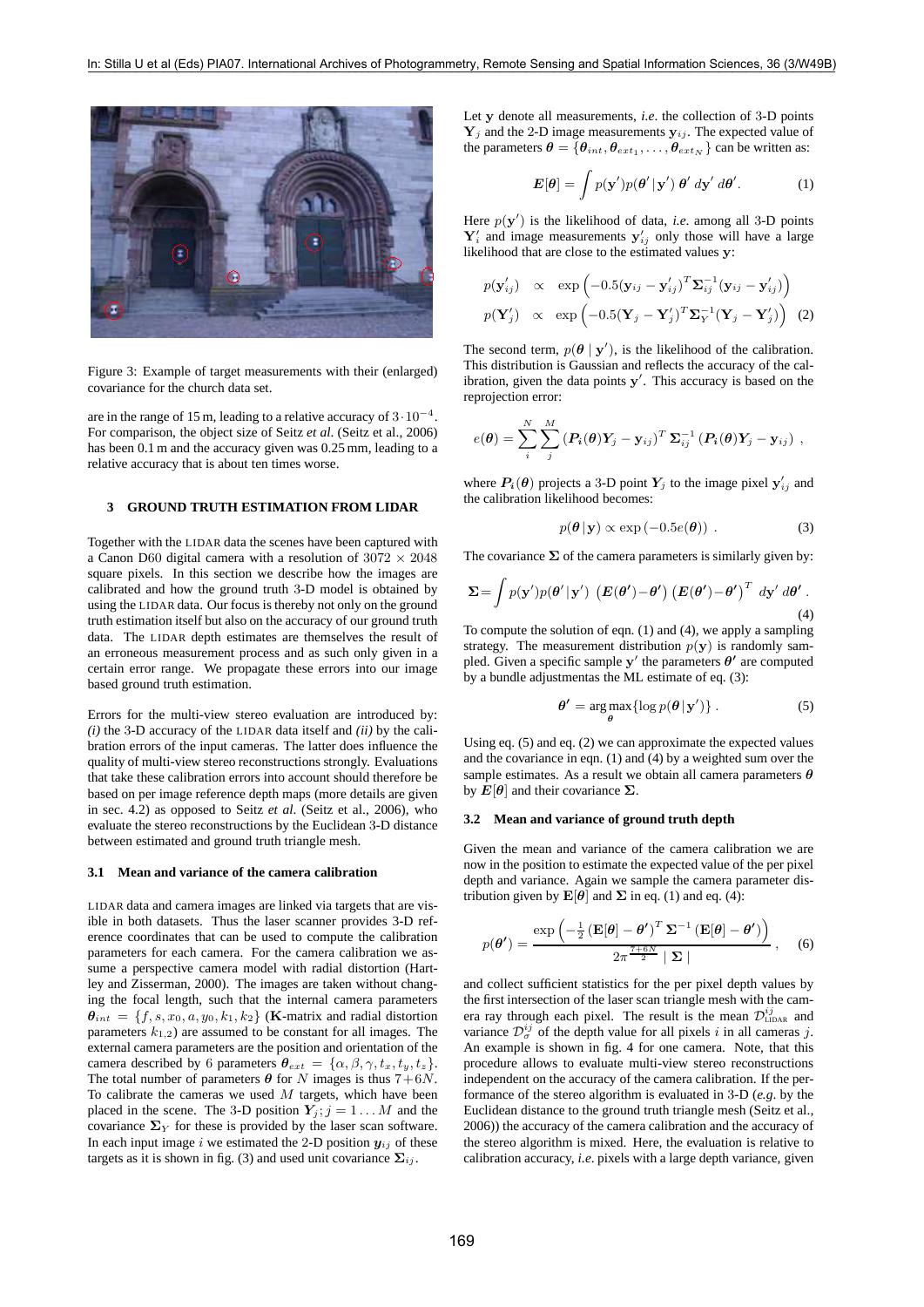

Figure 4: Mean  $\mathcal{D}_{\text{LIDAR}}$  (top) and variance  $\mathcal{D}_{\sigma}$  (bottom) of the depth with respect to one camera. Red pixels denote pixels for which the camera ray does not intersect the laser scan model.

the uncertainty of the calibration, will influence the evaluation criterion accordingly. The variance plot in fig. 4 shows that large depth variance pixels appear near depth boundaries and for surface parts with a large slant. Obviously, these depth values vary most with a varying camera position. The reference depth maps (mean) and their variance will be used for evaluation in sec. 4.2.

# **4 DEPTH MODELLING FROM IMAGES**

The 3-D modelling from high resolution images as the only input has made a huge step forward in being accurate and applicable to real scenes. Various authors propose a so called structure and motion pipeline (Akbarzadeh et al., 2006, Nister, 2004, Pollefeys et al., 2004, Rodriguez et al., 2005, Snavely et al., 2006, Strecha et al., 2003). This pipeline consists of mainly three steps. In the first step, the raw images undergo a sparse-feature based matching procedure. Matching is often based on invariant feature detectors (Mikolajczyk et al., 2005) and descriptors (Mikolajczyk and Schmid, 2005) which are applied to pairs of input images. Secondly, the position and orientation as well as the internal camera parameters are obtained by self-calibration (Hartley and Zisserman, 2000). The third step takes the input images, which have often been corrected for radial distortion, and the camera parameters and establishes dense correspondences or the complete 3-D model (see (Seitz et al., 2006) for an overview). In the remainder of this section we discuss and evaluate self-calibration and multi-view stereo on these ground truth data (fig. 3 and fig. 5).

## **4.1 Camera calibration**

To compare results of self-calibration techniques based on our ground truth data we first have to align both camera tracks by a



Figure 5: Example image from the fountain data set.



Figure 6: Camera calibration for the fountain data set in fig. 5

rigid 3-D transformation (scale, rotation and translation). First the scale is estimated by using the largest camera distance within each camera track. For one camera we estimate rotation and translation. These values are used as an initialisation to a nonlinear optimisation that brings the evaluation track into the coordinate system of the ground truth track. After alignment the error of a certain calibration  $\theta_{eval}$  is given by the negative loglikelihood of eq. (6):

$$
\epsilon = (\mathbf{E}[\theta] - \theta_{eval})^T \Sigma^{-1} (\mathbf{E}[\theta] - \theta_{eval}). \tag{7}
$$

As an example we tested the calibration with the EPOCH (EPOCH, 2007) software which successfully calibrated all cameras for the fountain data set. The result of this automatic camera calibration is shown in fig. 6, where we plot the position and orientation of the cameras (both ground truth and the EPOCH cameras). Fig. 7 shows the difference in  $(x,y,z)$  position for each of the 25 cameras w.r.t. the ground truth position. The error bars indicate the  $3\sigma$  value of our ground truth camera positions. Note, the larger variance for the first camera positions in this data set. They are due to a larger distance to the scene which results in less reliable camera positions. The camera positions lie within one cm from the ground truth and the average distance is 5 times larger than the position variance of the ground truth.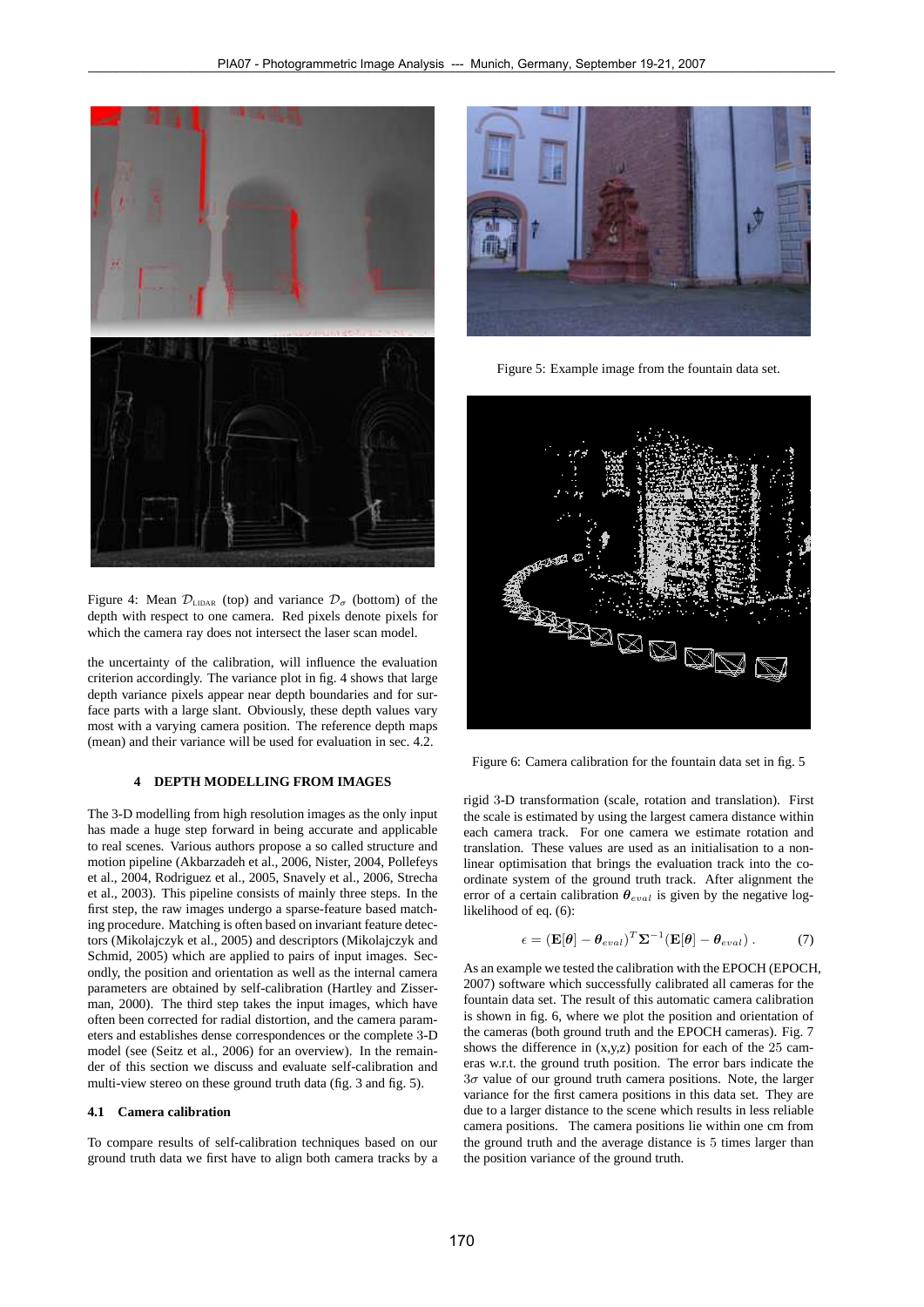

Figure 7: Position error [m] of the self-calibration (red) for the fountain data set in fig. 5. The green error bars indicate the  $3\sigma$  value of the ground truth positions.



Figure 8: Histogram of the depth errors for the fountain (left) and church data set (right).

# **4.2 Multi-view stereo**

Dense multi-view stereo applied to outdoor scenes cannot rely on visual hulls that are very useful for indoor stereo applications as evaluated by Seitz *et al*. (Seitz et al., 2006). Our test images have high resolution in order to meet the LIDAR precision and do not capture the object from all around. During data acquisition we also encountered problems due to pedestrians and changing light conditions. These aspects form a particular challenge for outdoor stereo reconstructions.

As input to the multi-view stereo algorithms we provide the ground truth camera calibration as estimated in sec. 3, the images, which have been corrected for radial distortion, the bounding volume of the scene as well as the minimal/maximal depth value w.r.t. to each input image. We evaluate the results for our generative model based multi-view stereo approach as formulated in (Strecha et al., 2004, Strecha et al., 2006, Strecha, 2007).

The results of this multi-view stereo approach are shown in fig. 9 for the fountain data. The accuracy of the stereo reconstruction  $\mathcal{D}_{Stereo}^{ij}$  is evaluated by building a histogram  $h_k$  over the relative errors:

$$
\boldsymbol{h}_{k} \propto \sum_{ij} \delta_{k} \left( \left| \mathcal{D}_{\text{LIDAR}}^{ij} - \mathcal{D}_{\text{Stereo}}^{ij} \right|, \mathcal{D}_{\sigma}^{ij} \right) . \tag{8}
$$

 $\mathcal{D}_{\text{LIDAR}}^{ij}$  is the expected value of the LIDAR depth estimate at pixel position *i* and camera *j* and  $\mathcal{D}_{\sigma}^{ij}$  its corresponding variance (both shown in fig. 4). Furthermore,  $\delta_k()$  is an indicator function which evaluates to 1 if the depth difference  $|\mathcal{D}_{\text{LIDAR}}^{ij} - \mathcal{D}_{\text{Stereo}}^{ij}|$  falls within the variance range  $[k\mathcal{D}_{\sigma}^{ij}, (k+1)\mathcal{D}_{\sigma}^{ij}]$  and evaluates to zero otherwise. The stereo estimate  $\mathcal{D}_{\sigma}^{ij}$  is obtained from zero otherwise. The stereo estimate  $\mathcal{D}_{Stereo}^{ij}$  is obtained from a 3-D triangle mesh by computing the depth of the first triangle intersection with the  $j^{th}$  camera ray going through pixel *i*. Its value is given directly for multi-view stereo formulations that use a depth-map representation (Seitz et al., 2006). All depth estimates for which the absolute difference with the ground truth is larger than  $30D_{\sigma}^{ij}$  *and* all pixels for which the multi-view stereo



Figure 9: Stereo depth-map (top) and the variance weighted depth difference w.r.t. to the LIDAR ground truth (bottom): white pixels indicate small relative error; missing ground truth depth values are in red; blue pixels denote errors for which  $|\mathcal{D}_{\text{LIDAR}} - \mathcal{D}_{Stereo}| / \mathcal{D}_{\sigma} > 30.$ 

reconstruction does not give depth estimates are collected all together in the last bin. These are all pixels indicated by blue in fig. 9. The relative error histogram for the fountain and church data are show in fig. 8. They can be interpreted as follows:∼40% (<sup>∼</sup> 34%) of the stereo depth estimates lie within the 3<sup>σ</sup> range of the LIDAR data for the fountain (church) data set; for<sup>∼</sup> 15% (<sup>∼</sup> 20%) either no stereo depth exists or the error is larger than <sup>30</sup> times the LIDAR variance. Note, that our evaluation is relative to the camera calibration accuracy. This is achieved by evaluating the depth accuracy in the image by a local, pixel dependent value of  $\mathcal{D}_{\sigma}^{ij}$ . Untextured renderings of the multi-view stereo and LIDAR models are shown in fig. 10.